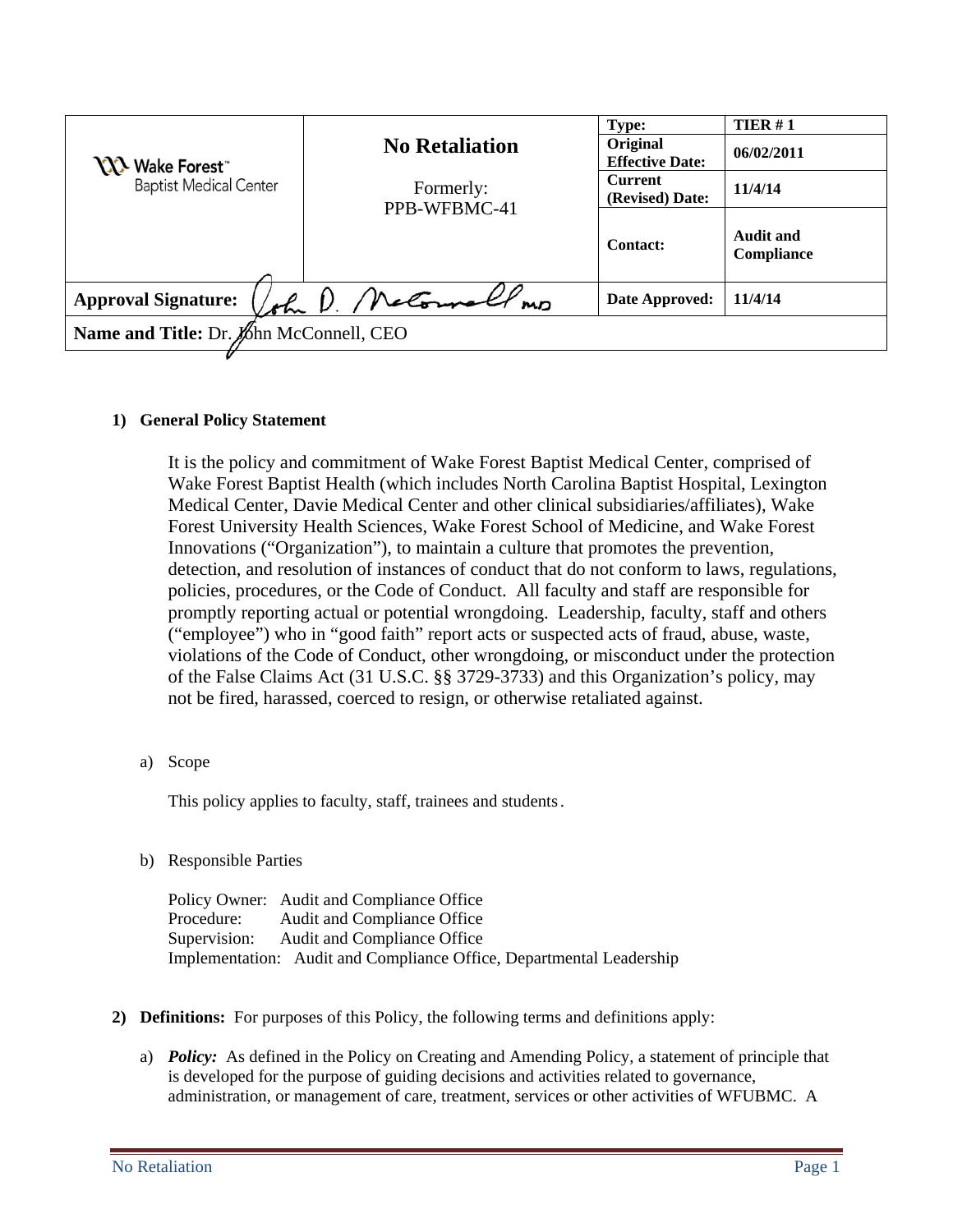policy may help to ensure compliance with applicable laws and regulations, promote one or more of the missions of WFBMC, contain guidelines for governance, and set parameters within which faculty, staff, students, visitors and others are expected to operate.

# **3) Policy Guidelines:**

a) Purpose:

There is a concern that employees may not report actual or potential wrongdoing if they feel they will be subject to termination, harassment, or other forms of retaliation for reporting their concerns. Therefore, this no-retaliation policy was established to reassure employees reporting their concerns in "good faith" through their leadership, the Audit and Compliance Office and Human Resources, or to outside agencies that their actions are protected and retaliatory acts will not be tolerated.

Any employee found to have violated this policy of no-retaliation is subject to disciplinary action up to and including termination. Employees cannot exempt themselves from the consequences of wrongdoing by self-reporting, although selfreporting may be taken into account in determining the appropriate course of action. Disciplinary action taken as a consequence of wrongdoing is determined according to Organization policy and is not considered retaliation. The Organization encourages any employee who believes they have been a victim of retaliation to report said retaliation to the Audit and Compliance Office and Human Resources immediately.

b) False Claims Act:

The federal False Claims Act (FCA) and NC General Statute § 108A-70.12 provide protection for employees who report actual or possible false claims for Medicare or Medicaid reimbursement.

- A. Actions that violate the FCA include:
	- 1. Knowingly submitting a false claim for payment to the U.S. Government
	- 2. Making or using a false record or statement to obtain payment for a false claim
	- 3. Conspiring to make a false claim or get one paid
	- 4. Making or using a false record to avoid payments owed to the U.S. Government

Examples of the types of activity prohibited by the FCA include billing for services that were not actually rendered, and upcoding (the practice of billing for a more highly reimbursed service or product than the one provided).

Individuals or companies found to have violated the statute are liable for a civil penalty for each claim of not less than \$5,500 and not more than \$11,000, plus up to three times the amount of damages sustained by the federal government.

Furthermore, the FCA encourages individuals, through its *qui tam* (whistleblower) provision, to come forward and report misconduct involving false claims, with the possibility of monetary reward.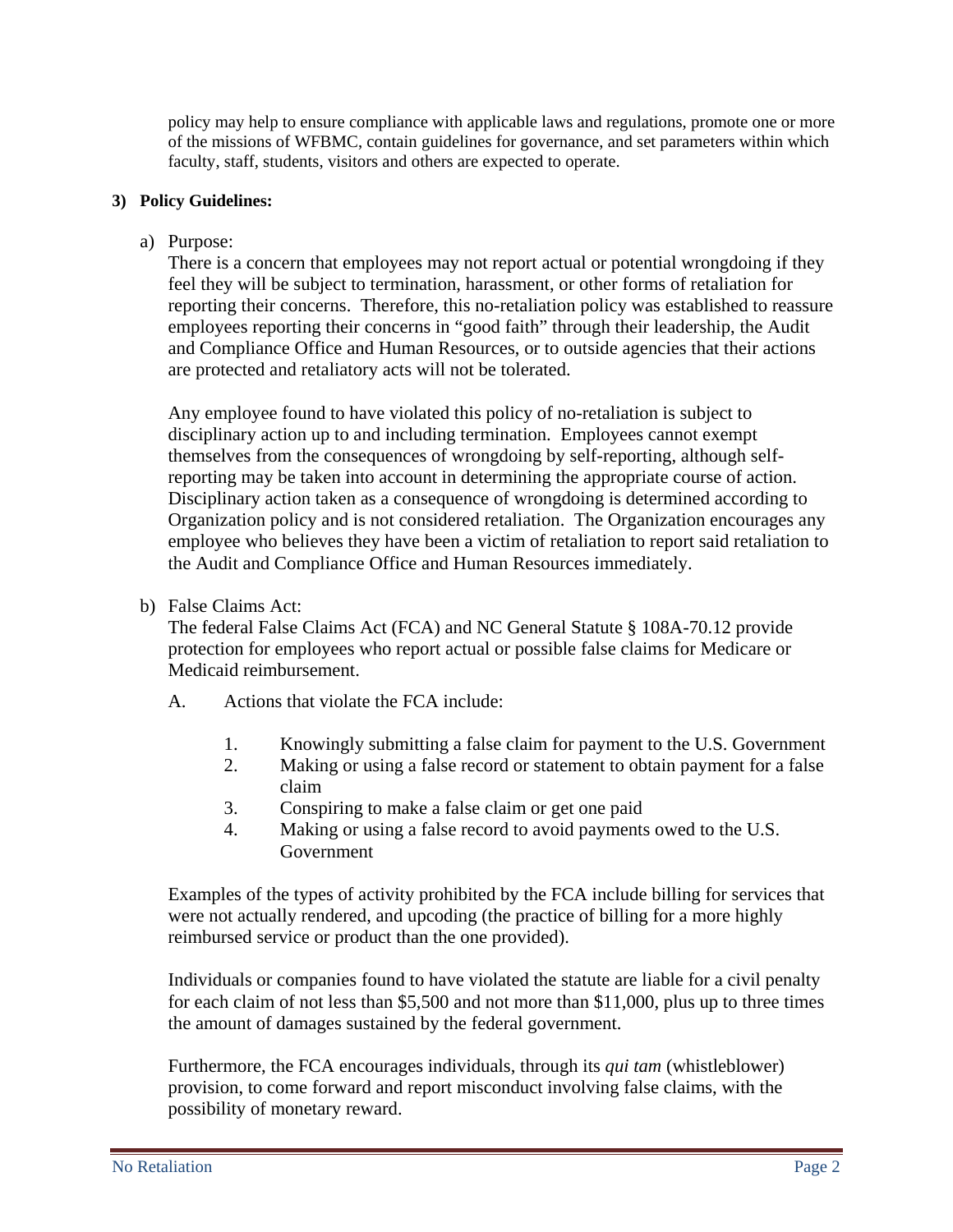# c) Procedures:

The Organization has established effective and confidential means for employees to report violations and suspected violations of federal or state laws or regulations, Organization policies, or other compliance concerns. Employees can make their report anonymously, and their anonymity will be protected to the extent possible.

To make a good faith report of a compliance concern or to report retaliation for reporting, employees should contact their immediate leadership or administrator. If an employee feels uncomfortable with reporting their concerns through their leadership or administrator, the employee should report their concerns through the following avenues:

- Departmental Leadership (including the Chair or Section Head)
- Department of Human Resources
- Audit and Compliance Office 336-713-4949
- WFBMC Compliance Hotline 877-880-7888 or report online at [www.tnwinc.com/reportline/international](http://www.tnwinc.com/reportline/international)
- A. Organization Leadership (including Executives, Chairs, Section Heads, Faculty, Directors, Managers, Supervisors, Human Resources, and the Audit and Compliance Office) shall take appropriate actions to assure all employees that the Organization encourages the reporting of potential and actual wrongdoings. They also provide assurance to employees that illegal, unethical, immoral or other violations of Organization policies will not be tolerated. The Organization shall take active measures to safeguard employees against retaliation.
- B. At a minimum, the following actions shall be taken and shall become an ongoing aspect of the management process:
	- 1. Leadership shall discuss the main points of this and other applicable compliance policies regularly with employees and ensure they have access to these policies.
	- 2. All known instances of retaliation shall be reported immediately to Human Resources and/or the Audit and Compliance Office.
	- 3. The Organization shall ensure that reports of actual or potential violations are handled promptly.
	- 4. The Organization shall maintain confidentiality regarding all aspects of the reported concerns and problems at all times, insofar as legal and practical, informing only those persons who have a need to know.
	- 5. The Organization shall take appropriate action to investigate and resolve any reported act of retaliation.
	- 6. The Organization shall ensure that disciplinary action against any employee who commits a retaliatory act is fair, just, and consistent across all levels of the organization.
	- 7. Any potential retaliatory acts that violate the protections given under the False Claims Act shall be immediately reported to the Audit and Compliance Office and/or Human Resources. The Audit and Compliance